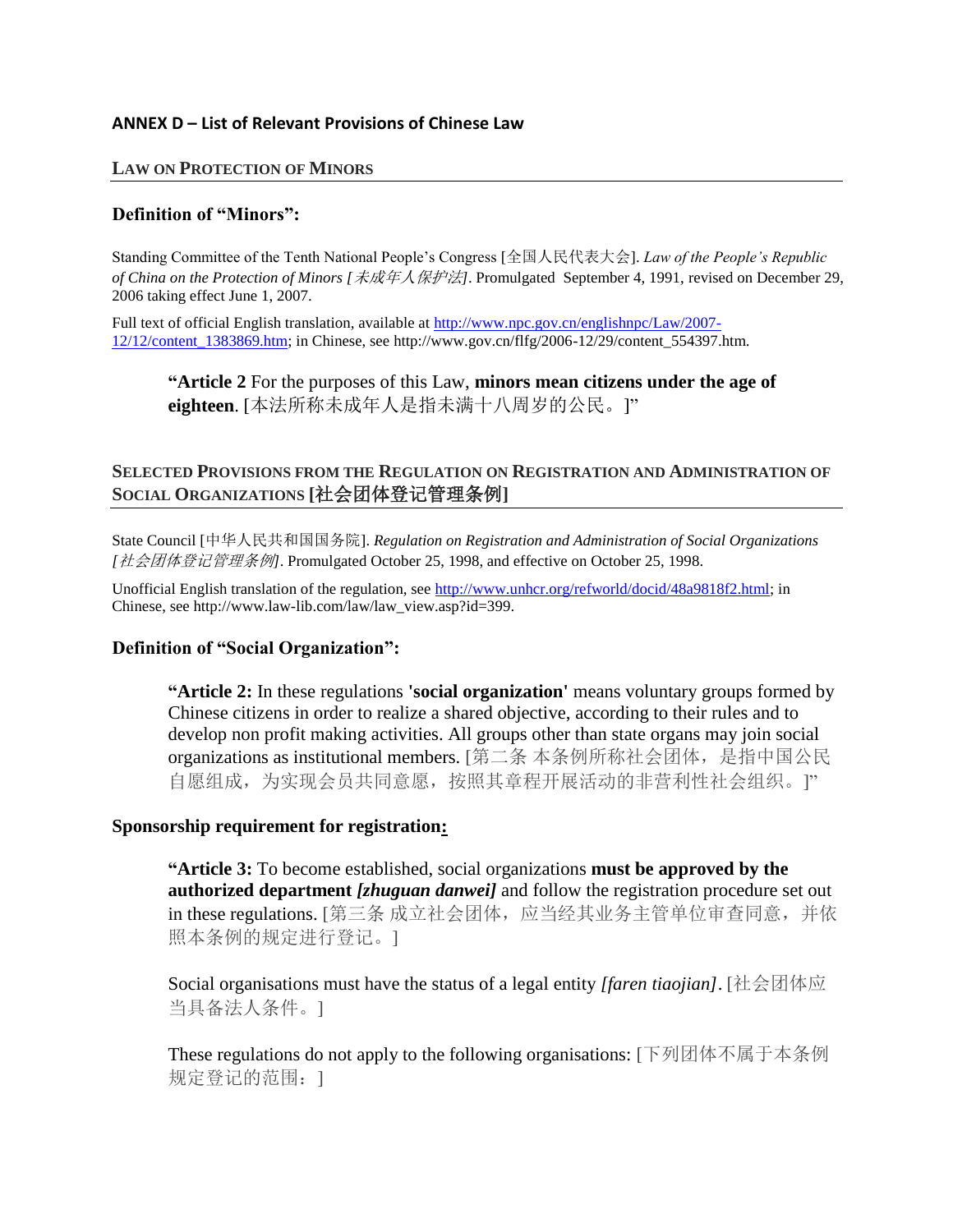- I. Peoples organisations which participate in the Chinese Peoples Political Consultative Conference. [(一)参加中国人民政治协商会议的人民团体; ]
- II. Organs under the administration of the authorised State Council departments.[(二)由国务院机构编制管理机关核定,并经国务院批准免于 登记的团体: 1
- III. State organs and groups, enterprises and institutional units *[shiye danwei]*, and their internal bodies or groups. [(三)机关、团体、企业事业单位内部经本单 位批准成立、在本单位内部活动的团体。]

**"Article 6:** …… **State Council relevant departments and local government relevant departments** at county level and above, **or organs empowered by the State Council or local government** at county level and above, serve as the **relevant leading units of social organizations** in related trade, scientific or other professional areas (These are below referred to as 'professional leading units'*[yewu zhuguan danwei]*). [第六条……国 务院有关部门和县级以上地方各级人民政府有关部门、国务院或者县级以上地方各 级人民政府授权的组织,是有关行业、学科或者业务范围内社会团体的业务主管单 位(以下简称业务主管单位)。]"

# **REGULATIONS ON THE HANDLING OF REEDUCATION THROUGH LABOR CASES BY PUBLIC SECURITY ORGANS [**公安机关办理劳动教养案件规定**]**

Ministry of Public Security [公安部].*Regulations on the Handling of Reeducation Through Labor Cases by Public Security Organs[*公安机关办理劳动教养案件规定*].* Promulgated April 12, 2002 and effective June 1, 2002.

Unofficial English translation, see [http://www.duihuaresearch.org/2012/10/rtl-regulations-police-authority-in.html;](http://www.duihuaresearch.org/2012/10/rtl-regulations-police-authority-in.html) In Chinese see http://www.mps.gov.cn/n16/n1996048/n2283084/2288628.html

# **Categories of People who could be ordered to serve RTL**

**"Article 9**: Based upon the *State Council Decision on the Issue of RTL* and the *State Council's Supplementary Regulations on RTL*, both approved by the National People's Congress Standing Committee; the Ministry of Public Security's *Trial Measures for RTL*, reissued by the State Council; and other laws and administrative regulations, **persons aged 16 years or older who committed one of the following acts shall be sent to RTL** in accordance with the law:

- i. Acts of endangering state security that are clearly minor in nature, wherein criminal punishment is not yet warranted;
- ii. Membership in a criminal gang formed to murder, rob, rape, commit arson, kidnap, set explosions, or traffic women and children, **wherein criminal punishment is not yet warranted**;
- iii. Subsequent commission of one the [following] illegal criminal acts, wherein criminal punishment is not yet warranted, either within five years of completing a criminal penalty, sentenced in accordance with the law, [for the one of following acts] or subsequent commission of one the [following acts] within three years of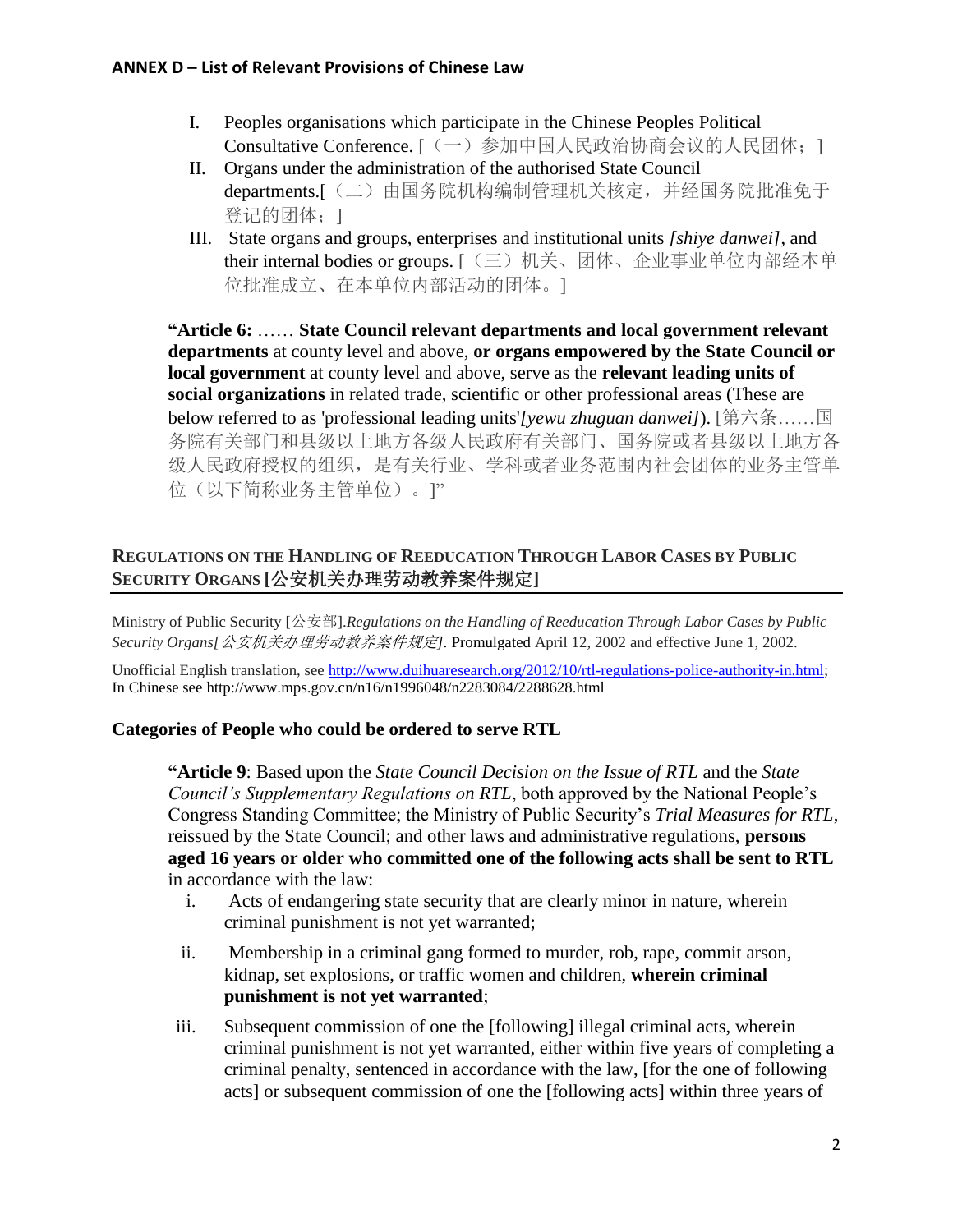being lawfully fined by police or completing administrative detention, custody and education, or RTL issued by police: compulsory indecency; humiliating women; indecency with children; group promiscuity; luring juveniles to engage in group promiscuity; illegal detention; theft; fraud; forgery or resale of invoices; resale of train or boat tickets; forgery of price tags; sale of forged price tags; forcible seizure; group robbery; extortion; swindling; forgery; alteration; trafficking in official documents, credentials, or chops; or the harboring, transfer, purchase, or sale of stolen property;

- iv. Endangering public safety by creating an atmosphere of terror or causing the public to panic; organizing or using a secret society or cult or use of superstition to undermine implementation of national laws; mass brawling; creating a serious disturbance; instigating turmoil; forcing purchases or sales to dominate the market; or disrupting social order through deeply engrained bad habits such as bullying, engaging in mischief, or oppressing the masses, wherein criminal punishment criminal punishment is not yet warranted;
- v. Deliberate provocations that disrupt the order of production, work, education or research, or daily life, as well as rejection or obstruction of state employees' [efforts] to carry out their duties in accordance with the law but without the use of violence or threats;
- vi. Instructing others to commit crimes, wherein criminal punishment is not yet warranted;
- vii. Introducing or allowing others to engage in prostitution or solicit prostitutes; enticing others to engage in prostitution; gambling or providing conditions for gambling; or producing, reproducing, selling, renting, or disseminating pornography, in which the acts are of a rather serious nature but do not yet warrant criminal punishment;
- viii. Engaging in prostitution or soliciting prostitutes after being lawfully warned, fined, or given administrative detention by the public security authority for engaging in prostitution or soliciting prostitutes;
- ix. Taking or injecting drugs after having been sent to compulsory drug treatment for addiction to taking or injecting drugs;
- x. Other circumstances for which there is statutory basis for RTL.
- xi. Individuals who have committed offenses of endangering state security, endangering public safety, infringement of civil rights, infringement of property, or obstruction of social order management but whom, because the offense was minor in nature, a people's procurate has opted not to prosecute or a people's court has exempted from criminal punishment may be sent to RTL, in accordance with the law, where they meet the conditions for RTL.

第九条、根据全国人民代表大会常务委员会批准的《国务院关于劳动教养问题的决 定》、《国务院关于劳动教养的补充规定》和国务院转发的公安部《劳动教养试行 办法》等法律、行政法规的规定,对年满十六周岁、具有下列情形之一的,应当依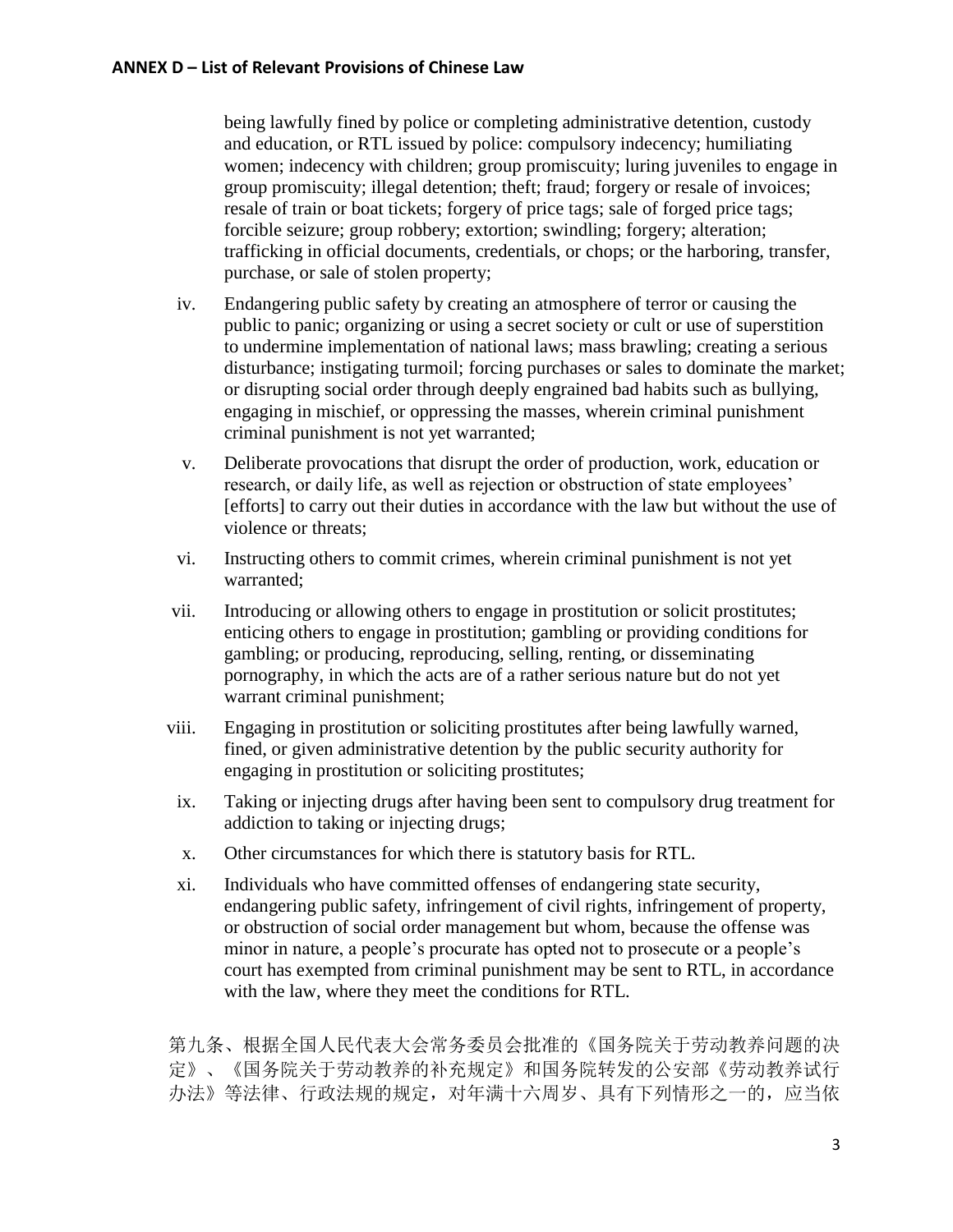法决定劳动教养:

(一)危害国家安全情节显著轻微,尚不够刑事处罚的;

 (二)结伙杀人、抢劫、强奸、放火、绑架、爆炸或者拐卖妇女、儿童的犯罪团 伙中,尚不够刑事处罚的;

 (三)有强制猥亵、侮辱妇女,猥亵儿童,聚众淫乱,引诱未成年人聚众淫乱, 非法拘禁,盗窃,诈骗,伪造、倒卖发票,倒卖车票、船票,伪造有价票证,倒卖 伪造的有价票证,抢夺,聚众哄抢,敲诈勒索,招摇撞骗,伪造、变造、买卖国家 机关公文、证件、印章,以及窝藏、转移、收购、销售赃物的违法犯罪行为,被依 法判处刑罚执行期满后五年内又实施前述行为之一,或者被公安机关依法予以罚 款、行政拘留、收容教养、劳动教养执行期满后三年内又实施前述行为之一,尚不 够刑事处罚的;

 (四)制造恐怖气氛、造成公众心理恐慌、危害公共安全,组织、利用会道门、 邪教组织、利用迷信破坏国家法律实施, 聚众斗殴, 寻衅滋事, 煽动闹事, 强买强 卖、欺行霸市,或者称霸一方、为非作恶、欺压群众、恶习较深、扰乱社会治安秩 序,尚不够刑事处罚的;

 (五)无理取闹,扰乱生产秩序、工作秩序、教学科研秩序或者生活秩序,且拒 绝、阻碍国家机关工作人员依法执行职务,未使用暴力、威胁方法的;

(六)教唆他人违法犯罪,尚不够刑事处罚的;

 (七)介绍、容留他人卖淫、嫖娼,引诱他人卖淫,赌博或者为赌博提供条件, 制作、复制、出售、出租或者传播淫秽物品,情节较重,尚不够刑事处罚的;

 (八)因卖淫、嫖娼被公安机关依法予以警告、罚款或者行政拘留后又卖淫、嫖 娼的;

(九)吸食、注射毒品成瘾,经过强制戒除后又吸食、注射毒品的;

(十)有法律规定的其他应当劳动教养情形的。

 对实施危害国家安全、危害公共安全、侵犯公民人身权利、侵犯财产、妨害社 会管理秩序的犯罪行为的人,因犯罪情节轻微人民检察院不起诉、人民法院免予刑 事处罚,符合劳动教养条件的,可以依法决定劳动教养。

## **Period of Time of serving RTL**

**"Article 44**: In consideration of the facts, nature, circumstances, motive, and degree of social harm of the [suspect's offense], as well as the legal liability that should be borne, the duration of an RTL decision should be set for one year, one year and three months, one year and six months, one year and nine months, two years, two years and three months, two years and six months, two years and nine months, or three years.Except for those who continue to take or inject drugs after compulsory drug treatment, the duration of RTL decisions for juveniles shall generally be one year or one year and three months, with a maximum length not to exceed one year and six months. [第四十四条、决定劳动 教养的期限,应当与违法犯罪嫌疑人的违法犯罪事实、性质、情节、动机、社会危 害程度及应当承担的法律责任相适应,确定为一年、一年三个月、一年六个月、一 年九个月、二年、二年三个月、二年六个月、二年九个月或者三年。对未成年人决